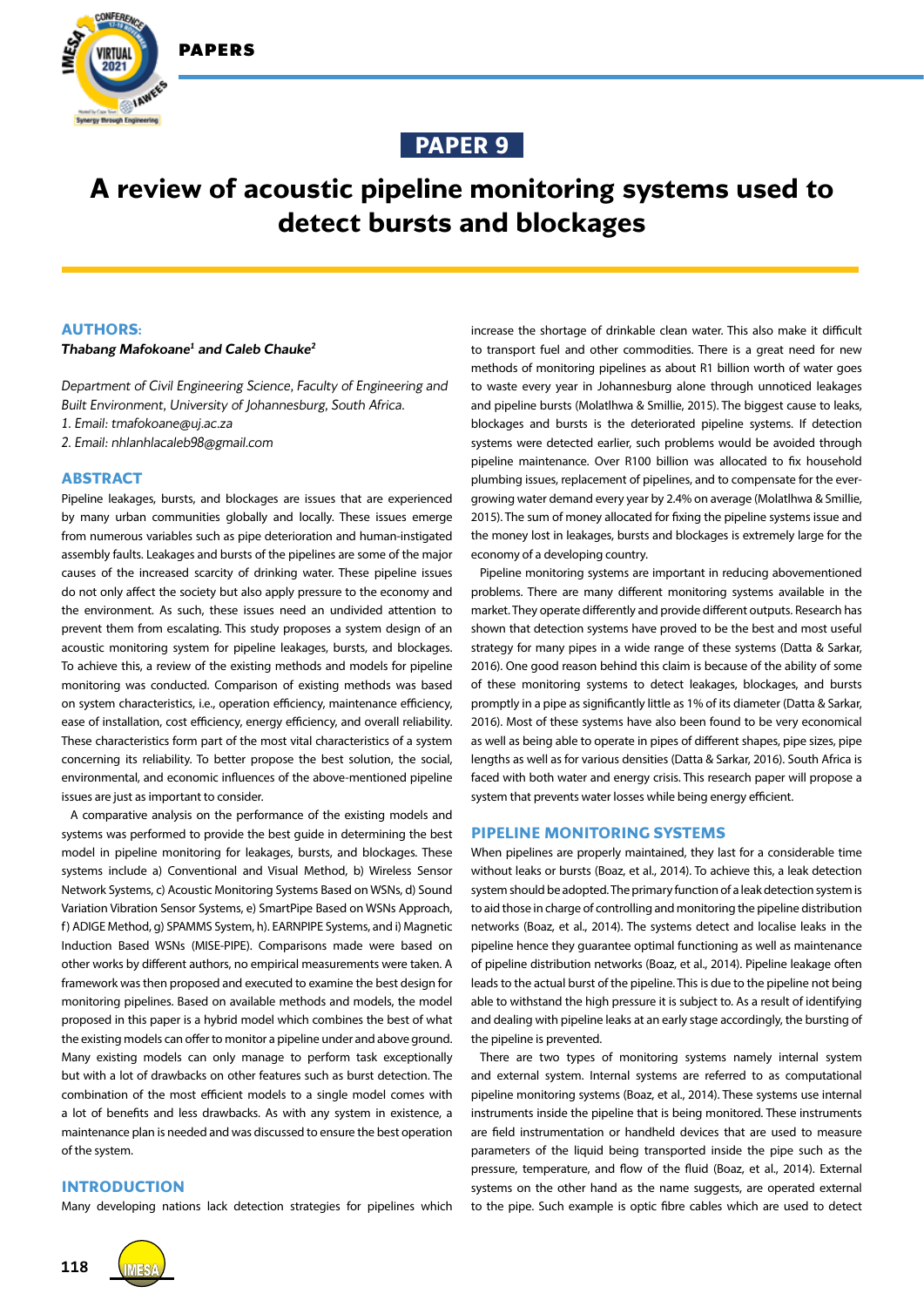**3S Media**

**3S Media** 

changes in temperature due to leaks which is dependent on the type of fluid that is transported (Stajanca, et al., 2018). Acoustic systems are also a good example of external monitoring systems. Acoustic detection system work on the basis of a signal or sound created due to a moving fluid in the pipeline (Boaz, et al., 2014). When the liquid passes through an opening in the pipe, it is detected, and a frequency signal is sent to the processors which then analyses the signal (Boaz, et al., 2014). In this paper, we will look into the different monitoring systems as well as their differences, similarities, strengths, and weaknesses. A lot of monitoring systems have been by far proposed and adopted although some of these systems are still undergoing research.

# **Conventional and Visual Method**

These are methods that require the use of observation by a personnel through the use of video capturing device and helicopter to scout for any suspicions on the ground of any leaks. Such systems are very time consuming, inefficient and ineffective.

This is because underground pipeline leaks or bursts as well as blockages may take a considerable amount of time before the ground reflects the problem on the surface. At the time the problem shows, an inevitable as well as an extensive amount of damage such as sinkholes would have already occurred.

#### **Wireless Sensor Network Systems**

These are monitoring systems that do not require the physical contact between the components and the operator but rather make use of the sensing technology to make a judgement on an existing pipeline (Akyildiz, et al., 2002). These systems are called wireless sensor networking systems (WSNs) due to the non-requirement for physical connections. The wireless sensor network system is the system upon which many pipeline detection systems are based. The wireless connection reduces the possibility of damage to the connecting medium and prevents the disturbance to the operation of the system. The basic set-up of a wireless sensor network comprises of sensor nodes, master nodes, and of course the operator. The sensors detect any action in the medium under investigation and send information to the nodes and the nodes then ultimately transmit the data to an end user for analysis (Haibat & Jae-ho, 2019).

**Acoustic Monitoring Systems Based on Wireless Sensor Networks** Acoustic monitoring system is a leak detection system that makes use of the hydrophone sensors to detect any unusual activity on the pipeline (Bernasconi, et al., 2012). These hydrophone sensors are placed at separate and distinct locations along the pipeline. Most acoustic monitoring systems are dependent on the emission of sound measured due to water escaping from a pipe through a leak (Khulief, et al., 2012). Acoustic detection systems basically listen to the activity of a pipeline for any unusual sounds whereby sensors work together to assess and locate leaks that may often go undetected. This system is comprised of sensors responsible for monitoring the pipeline for any variation from the normal sound on the pipeline. These sensors, should there be any changes to the sound on the pipeline, trigger other sensors to begin recording the acoustic data (Ismail & Yie, 2012). The triggered sensors only begin recording data when the sound emanating from the pipeline is higher than the ambient sound which in this case is taken as the normal sound in and around the pipeline (Ismail & Yie, 2012). This prevents false alarms or triggers as it was in the past where these systems could not differentiate between leak sounds and sounds on the ground surface (Yang, et al., 2008). The data, after being turned from signals into a digital form, can now be sent for analysis. General procedure for detecting

leaks using an acoustic emission (AE) based technique is shown in Figure 1 where transformed AE signals are used to train the classifier instead of direct AE signals which improves the accuracy of the system. With the trained classifier, accurate classification of data into the presence of suspicious activity is guaranteed. As these systems are becoming more advanced, the operator is able to act on the leak as soon as possible before it turns into a secondary damage.



**FIGURE 1:** Procedure for leak detection based on acoustic emissions technique

#### **Sound Variation Vibration Sensor Systems**

These systems use sensors which detect sound variations in the pipeline. The system detect any suspicious sound made by leaking water and compare it to the normal sound of the of the pipeline (Ng, et al., 2017). This is how water leaks, and their symptoms are identified before exacerbating the already deteriorating pipeline (Haibat & Jae-ho, 2019). This system has only been used on polyvinyl chloride (PVC) and metal pipes. It is not best suited for concrete pipes. As with many pipeline monitoring systems abovementioned, the sound variation system also has a constraint to it. This system work in its optimum state when it is near the position of the leak on the pipeline (Haibat & Jae-ho, 2019). For a detection system to be a good, it is imperative that it be able to work or survey a considerable length of a pipeline.

#### **SmartPipe Based on WSNs Approach**

The SmartPipe system is a multimodal monitoring system based on WSNs. This approach is a non-invasive approach that monitors a pipeline for any variation in the pressure of the pipeline. The development of this system was on the basis of a force sensitive resistor whose resistance varies in accordance with the pressure it is subject to (Sadeghioon, et al., 2014). This system provides pipeline monitoring at low power consumption, reducing its overall cost of operation. This is achieved through a single measurement of the pressure after every 6 hours to increase the lifetime of the network (Sadeghioon, et al., 2014). The long intervals of measurements allow for the sensor node to cope and be compatible with the levels of power available through production and provision. The draw back about this approach is that it was only used on plastic pipelines. It is not known as to how it would react when used on different types of pipe materials. This approach needs to be tested on other types of pipe material.

#### **Adige Smart Water Network**

This system is founded on a long-range wireless technology (LoRa) that helps improve its capacity of area under investigation. The LoRa allows for fewer uploading gateways to upload information found by the sensors (Haibat & Jae-ho, 2019). This has a significant influence on the batteries of the system as the LoRa technology allows for a considerable reduction in the consumption of energy from the batteries (Cattani, et al., 2017).

The LoRa technology was designed and developed to achieve the following goals (Haibat & Jae-ho, 2019):

- Increase the reliability of the system.
- Cover a relatively large area.



IMESA **119**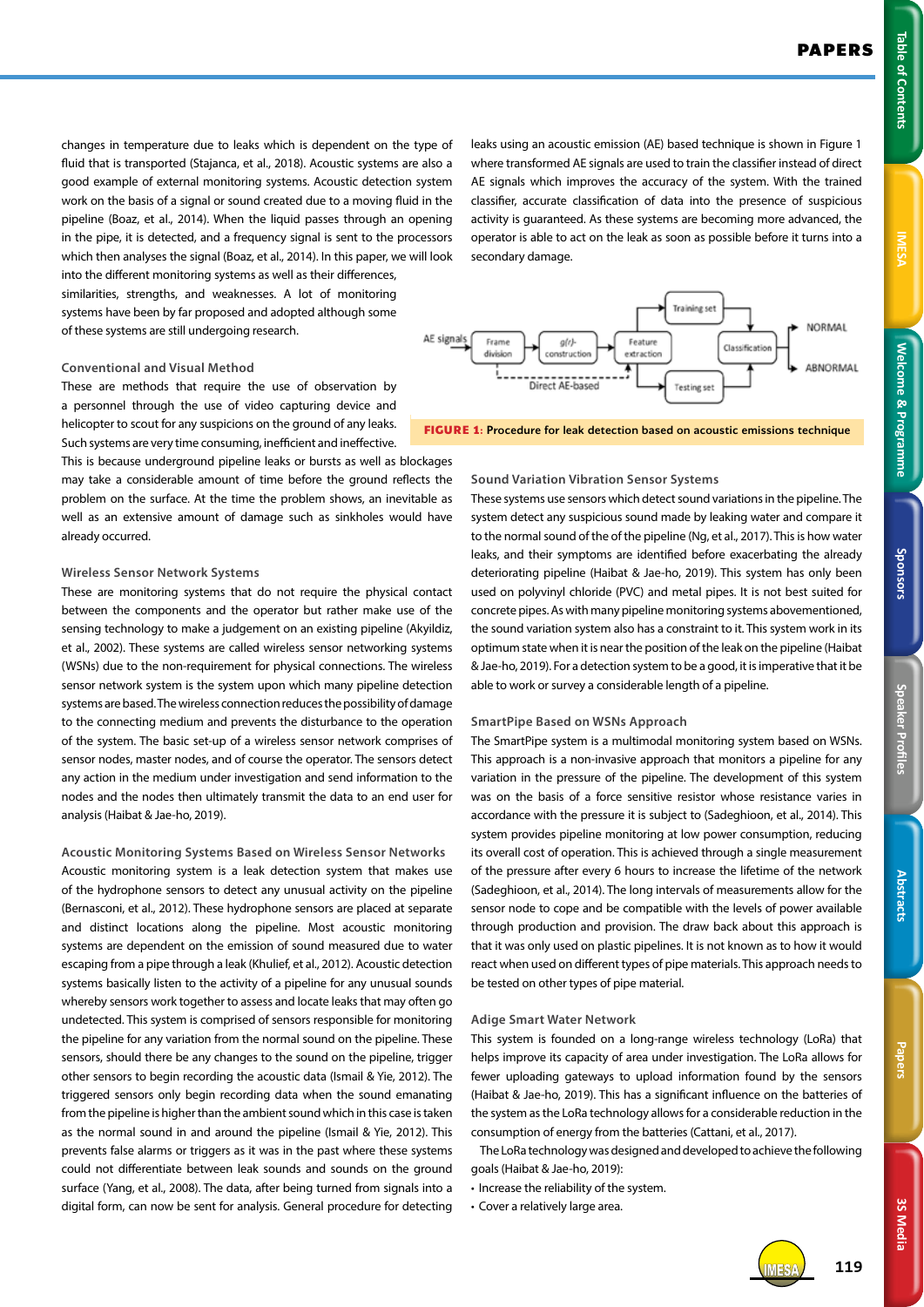

• Increase the energy efficiency of the system and lower the cost of the system.

Although the LoRa technology promises to be very reliable or rather checks virtually all the boxes, is also has harbours constraints of its own. To accurately locate the position of a leak is the main constraint for this system. High accuracy is still a work in progress which is still undergoing a lot of research as this technology is not quite there yet. According to Cattani, et al. (2017) the system increases the condition of good health of the existing pipeline distribution networks.

# **Sensor-Based Pipeline Autonomous Monitoring and Maintenance System**

The Sensor-Based Pipeline Autonomous Monitoring and Maintenance System (SPAMMS) is a self-controlled water pipeline monitoring system that uses a robotic technology and a variety of sensors to monitor and locate leaks (Kim, et al., 2010). This system detects and locate leaks through a coordination of dynamic and static sensors which are sonar, pressure, charge-coupled device, and chemical sensors. Although this system is in its preliminary version, it promises to reduce the need for human intervention by a significant margin hence a robot is rather used for maintenance (Karray, et al., 2016). As the robot moves in the pipeline, it distinguishes any suspicious activity. Having the robotic agent makes localisation of suspicious activities much easier as it can get as close as possible to the pipeline activity. The reduction of the need for human beings will allow for a great deal of the reduction of errors that might have been as a result of human intervention. However, this system has a lot of mobile parts which makes it very likely that an error could occur during installation. Installation may also require too many instruments thus, increasing operational and maintenance costs of the system (Karray, et al., 2016).

# **The Energy-Aware Reconfigurable Sensor Node for Water Pipeline Monitoring System**

The energy-aware reconfigurable sensor node for water pipeline monitoring system (EARNPIPE) is a detection system proposed by Karray et al. This is a software dependant system that makes use of leak detection algorithms, localization algorithms as well as a system on cheap architecture with a wireless sensor node (Karray, et al., 2016). This system was founded on two methods namely, a leak detection predictive Kalman filter (LPKF) as well as a modified time difference of arrival (TDOA). The LPKF is a set of mathematical equations which are algorithms that make more accurate variable that are not known. The accuracy of this algorithm is dependent on the measurements of different accuracies such as noise previously measured as statistics. The newest measurements are contrasted against the already measured ones to produce variables with high accuracy (Welch & Bishop, 1997). When the sensors get information about the state of the pipeline, the information is taken to be filtered and undergoes analysis by the Kalman filter as a single algorithm (Karray, et al., 2016). One Kalman filter algorithm increases energy efficiency as compared to different algorithms working at once (Karray, et al., 2016). The system is developed for long distance pipelines. However, it only works on exposed pipelines and above ground (Haibat & Jae-ho, 2019).

# **The Magnetic Induction-based Wireless Sensor Network for Underground Pipeline Monitoring**

Unlike the EARNPIPE system, the magnetic induction-based wireless sensor network for underground pipeline monitoring (MISE-PIPE) proposed by Sun, et al. (2011) is designed to work underground. However, although this wireless sensor network works underground, it uses various sensors to locate

a leak on a pipeline in a similar manner to the EARNPIPE systems (Sun, et al., 2011). The WSNs make use of a magnetic induction as a result of a changing external magnetic field made possible by pressure sensors, acoustic sensors which are based on sound detection, as well as the soil properties sensors (Karray, et al., 2016). The sensory data is transmitted to the processing hubs which are above the ground. This system is comprised of hubs that are made of devices that connect the sensors from underneath the surface of the ground. The pressure and acoustics sensors are placed in the hubs in known or verified locations from inside the pipelines (Haibat & Jae-ho, 2019). The soil property sensors are placed in the soil along the pipeline to measure different soil parameters such as soil temperature, soil humidity to name a few (Haibat & Jae-ho, 2019). The sensors in the hubs will measure the variation in vibration and in pressure as a result of pipeline leakage which will be sent for analysis using the magnetic induction technique (Sun, et al., 2011). However, due to the frequent communication between the nodes and base stations, the battery lives are affected hence this system may not be energy efficient as a result of high energy consumption (Karray, et al., 2016).

#### **Overview of the Different Pipeline Monitoring Systems**

Pipeline monitoring systems are advancing in technology to better detect and localize leaks which habitually may turn in to a burst. Not only does this reduce the negative economic pressure but it also will prevent the loss of drinking water and environmental damage such as sinkholes for a few thus, thus preventing social pressures. However, pipeline monitoring systems still have to undergo more research as many of the systems make compromises somewhere in order to perform perfectly at a particular function. This results in a lot of pipeline monitoring systems having great strengths on one aspect and weaknesses on the other. Most monitoring systems are limited to short distances as they cannot work in very long stretches of pipeline distances. In addition, accuracy of the sensor nodes in locating the leak still need to be worked on. Some systems tend to not be cost efficient due to having a lot of parts which may be mobile. This adds to the cost of making and assembling the system. As a result, the reliability of the system is generally decreased.

A good, reliable, and efficient monitoring system possesses the following traits (Karray, et al., 2016):

- It must be able to provide active monitoring where it detects defects in damaged pipeline.
- It must be able to provide recovery action through the analysis of data and reaction provision.
- It must be relatively cheap or cost effective operationally as well as in maintenance.
- It must be scalable. This is so that the system is able to work on any length of the distribution network, that is it must adapt to different settings.
- It should be customisable and easily so.
- It should be dynamic where it is capable of allowing for a dynamic pipeline inspection. This can be from the inside of the pipeline or from outside of the pipe.
- It must possess efficient localisation techniques where a leak is located with minimal errors and a good accuracy.

Acoustic monitoring systems have been found to have been very efficient in their work and widely applied in the water and sewer industry (Yang, et al., 2008). Since 2000, pipeline monitoring systems have been advancing in technology. For example, the Enhanced Constant Fault Alarm Rate (ECFAR) is an acoustic monitoring system that makes use of fault alarm to detect any issues on the pipeline as discussed previously (Duong, et al., 2020). Comparison of different leakage detecting systems is shown in Table 1. From the table, "YES" means that the specific method is good in that criterion and "NO" means that it does not meet the criteria. System attributes rated with



**120**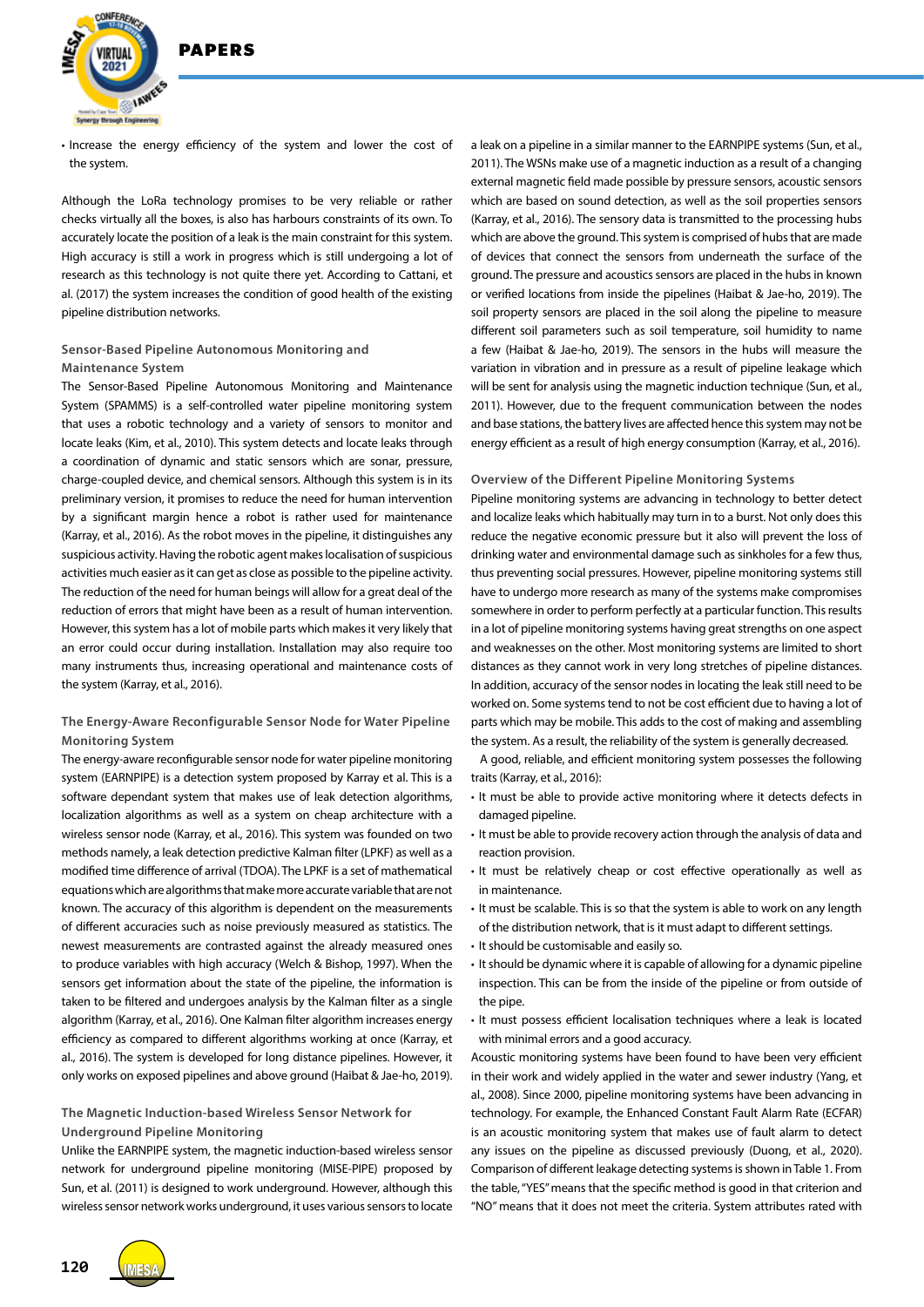**Welcome & Programme Table of Contents IMESA Welcome & Programme** 

Sponsors

3S Media **3S Media**

| <b>TABLE 1: Key features of leak monitoring systems (Zhang, 1997)</b> |                        |                        |                              |              |                    |                                   |        |  |
|-----------------------------------------------------------------------|------------------------|------------------------|------------------------------|--------------|--------------------|-----------------------------------|--------|--|
| <b>Method</b>                                                         | Leakage<br>sensitivity | Location<br>estimation | <b>Operational</b><br>change | Availability | <b>False alarm</b> | <b>Maintenance</b><br>requirement | Cost   |  |
| Biological                                                            | Yes                    | <b>Yes</b>             | Yes                          | <b>No</b>    | Low                | Medium                            | High   |  |
| Visual                                                                | Yes                    | Yes                    | Yes                          | <b>No</b>    | Medium             | Medium                            | High   |  |
| Acoustic                                                              | Yes                    | Yes                    | <b>No</b>                    | Yes          | High               | Medium                            | Medium |  |
| Sampling                                                              | Yes                    | Yes                    | Yes                          | <b>No</b>    | Low                | Medium                            | High   |  |
| <b>Negative</b><br>pressure                                           | Yes                    | Yes                    | N <sub>0</sub>               | Yes          | High               | Medium                            | Medium |  |
| Flow change                                                           | <b>No</b>              | <b>No</b>              | <b>No</b>                    | Yes          | High               | Low                               | Low    |  |
| Mass balance                                                          | <b>No</b>              | <b>No</b>              | <b>No</b>                    | Yes          | High               | Low                               | Low    |  |
| Dynamic model                                                         | Yes                    | Yes                    | Yes                          | Yes          | High               | High                              | High   |  |
| <b>PPA</b>                                                            | Yes                    | N <sub>o</sub>         | <b>No</b>                    | Yes          | High               | <b>Medium</b>                     | Medium |  |

to search for the relevant papers on the databases, keywords were used to bring out results that were required. The keywords that were used are acoustic monitoring system, pipeline detection system, pipeline monitoring system model, pipeline acousticemission, pipeline burst detection system, pipeline leakage detection system, and pipeline blockage detection system.

**Framework and Data Analysis** Many papers proposing

a "HIGH" resembles a bad performance of the system and "LOW" resembles a good performance by the systems at the identified feature. It can be observed that the acoustic method of pipeline monitoring is excellent at sensitivity to leakage. However, this system has a very high false alarm rate. In the modern acoustic systems, filters are used as sieves to filter out any unwanted data from the pipeline.

# **FINDINGS**

This section discusses the proposed methodology and the method execution with reference to a monitoring system based on wireless sensor networks to counteract leakages, bursts, and blockages of buried and exposed pipes. The main criteria to be used in selecting the relevant works by other authors and criterial for an effective pipeline monitoring system is discussed. A comparative analysis procedure was performed between systems from literature and the proposed systems. A framework of the method will show a step-by-step procedure in selecting all the relevant sources of data from the internet which narrowed down on the type of pipeline detection system is best for monitoring.

## **Data Sampling Criteria**

The publications that were selected for data gathering were conference proceedings and journal articles. Different research databases such as Google Scholar, Science Direct, MDPI, IEEE Xplore, and Research Gate were used to find the relevant literature and base for this methodology. This allowed for the acquisition of quantitative data and qualitative data. In order



different pipeline detection systems have been published concerning the monitoring of pipeline network systems. As this is still a developing topic, there have been many suggestions by various authors to reach a common goal which is to prevent the occurrence of pipeline leakages, bursts and blockages through the use of systems that combine sensory hardware, transmission hardware as well as computer models and analysers to prevent such unwanted events. In order to select the right types of information sources, a framework has been proposed in Figure 2. The framework is a summary that shows the method or procedure used in this project to select the best models for the hybrid model. It shows the procedure that led to the acquisition of the right and relevant papers to recommend the models chosen to be used in this project.

Data was first obtained from the literature review from the journal articles and conference papers published on various databases. The selection of the relevant papers is in accordance with the process depicted in the framework of method section. A comparison between the current and proposed systems was done where the best system was chosen from the rest. The selection of the best system is influenced by the following characteristics of monitoring systems: a) Operation efficiency, b) Maintenance efficiency, c) Ease of installation and cost efficiency, d) Energy efficiency, and e) Overall reliability.

## **RESULTS AND DISCUSSIONS**

In total, 35 papers were used to extract information used in this study. These sources included journal articles and conference proceedings. Of the 35

> papers, 4 were duplicate papers. All the irrelevant data sources were also filtered out by their abstracts where the abstracts were checked to find if they had the relevant data that was required. Eight papers were found to be irrelevant. Data was then extracted from the relevant sources to create this paper and a comparative analysis done on 9 papers that had proposed pipeline monitoring systems. In order to find all these papers, keywords were used to search these papers. Figure 3 shows the results of the data sampling criteria in a procedural manner in terms of the number of papers found on the databases.

> There are various methods and systems proposed to monitor pipelines networks by many researchers and practitioners. Energy efficiency, cost efficiency, operation and maintenance efficiency, installation and placement of sensor nodes, and reliability of a proposed system are the components that influence how good a monitoring system is (Haibat & Jae-ho, 2019). As such, the accompanying Table 2 is a comparative analysis of the various proposed systems in terms of their efficiency in power, operation,



IMESA **121**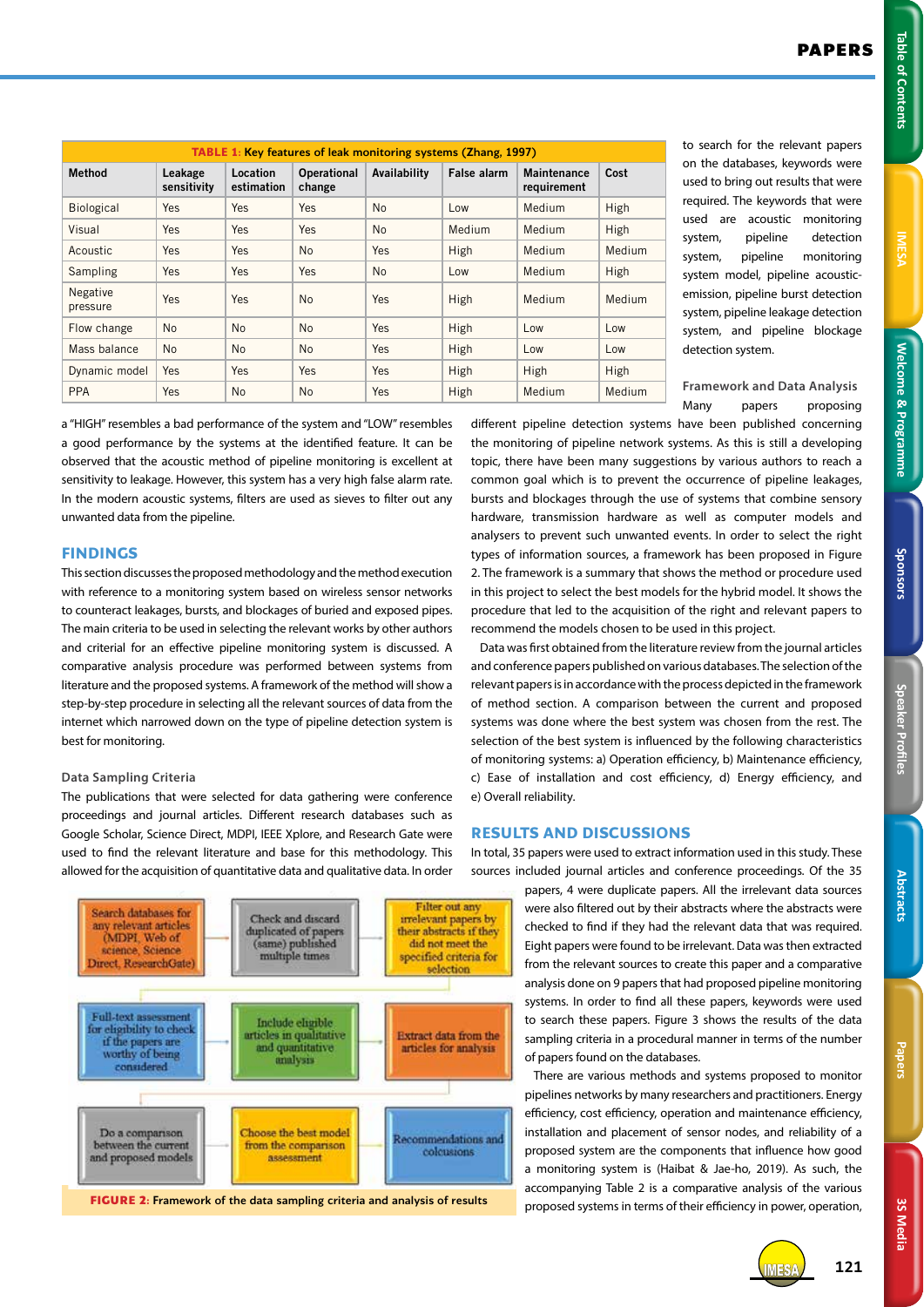

PAPERS

**CONFERENC** 

**/IRTIIAI**  $2021$ 

maintenance, installation, and cost efficiency as well as their overall efficiency. This analysis shows that various systems are focused on different ideas of efficiencies in order to bring about the best reliability of the system. However, shifting the focus of the monitoring system to a single characteristic proved to show weaknesses in other components of the system proposed.

The model for monitoring proposed in this study is a hybrid model comprised of two models, the k-nearest neighbour (KNN) model and the Enhanced Constant Fault Alarm Rate (ECFAR). This model is able to detect a pipe burst as well as a pipe leak. According to the ECFAR monitoring model (Duong, et al., 2020) acoustic emission events happen as transients in a nonstop signal where the transient peaks overlap each other and are comprised of different lengths. To identify a burst of a pipeline, a threshold is chosen as a standard for setting off the alert. As such it is important that a correct standard is picked as this can influence the performance of the model. A low threshold will bring about a ton of alerts set off as a high number of the signals will be over the edge. A high threshold will result in not many signals identified. In that capacity, the model proposed for this method calculates a versatile (adaptive) threshold to permit the model to adjust to various noise powers or levels. The model distinguishes an impulse when the noise power surpasses the calculated threshold. The threshold for impulse **FIGURE 3: Results for data sampling criteria** detection and other parameter is determined using equations in Table

| <b>TABLE 2: Comparative analysis of various pipeline monitoring systems</b> |                                                                                                                                                        |                                                                                                                                                        |                                                                                                                                                          |                                                                                                                                          |  |  |  |  |
|-----------------------------------------------------------------------------|--------------------------------------------------------------------------------------------------------------------------------------------------------|--------------------------------------------------------------------------------------------------------------------------------------------------------|----------------------------------------------------------------------------------------------------------------------------------------------------------|------------------------------------------------------------------------------------------------------------------------------------------|--|--|--|--|
| <b>Monitoring systems</b>                                                   | <b>Power efficiency</b>                                                                                                                                | Operation and maintenance<br>efficiency                                                                                                                | Installation and cost<br>efficiency                                                                                                                      | <b>Overall reliability</b>                                                                                                               |  |  |  |  |
| Conventional and Visual<br>Method                                           |                                                                                                                                                        | Exhausting as it needs<br>a lot of human physical<br>intervention.                                                                                     | May be very expensive<br>depending on the number of<br>personnel that is on duty.                                                                        | Not very reliable as it may<br>have errors made by the<br>personnel and it is time<br>consuming.                                         |  |  |  |  |
| Acoustic-Emission system                                                    | The usage of power has<br>been reduced by using<br>components with low energy<br>usage.                                                                | Most of the work is done by<br>the system and associated<br>model which makes it easy<br>to operate.                                                   | May be expensive to<br>maintain due to the<br>relatively complex system.                                                                                 | Very reliable in monitoring<br>and detecting any<br>suspicious pipe activities.                                                          |  |  |  |  |
| Sound Variation Vibration<br>Sensor Systems                                 | This system uses sensors<br>that use relatively low<br>energy which makes the<br>energy efficient.                                                     | This system is also easy to<br>operate as most of the work<br>is done by the system with<br>less human intervention.                                   | The low energy consumption<br>of the components used<br>by this system reduces the<br>cost of operation.                                                 | Has only been used on<br>PVC and metal pipes,<br>performance on concrete<br>pipes is unknown                                             |  |  |  |  |
| SmartPipe Based on WSNs<br>Approach                                         | Very energy efficient. It uses<br>energy harvesting approach<br>to save more energy.                                                                   | Easy to operate and<br>maintain as many of the<br>functions are done by the<br>system.                                                                 | With energy usage so low, it<br>makes it to be cost efficient<br>in that department.                                                                     | Guaranteed by its simple<br>components as they don't<br>have complex parts.                                                              |  |  |  |  |
| Adige Method                                                                | Uses the long-range<br>technology allows for<br>fewer uploading gateways<br>to upload data from the<br>sensors, this allows it to<br>save more energy. | As most of the work is done<br>by the system, operation is<br>relatively simple.                                                                       | Reduced costs. Installation<br>of this system is rated<br>as good as the long-<br>range system needs less<br>components.                                 | The long-range method has<br>a constraint of accuracy.<br>Accurately locating a leak is<br>still a problem.                              |  |  |  |  |
| <b>SPAMMS System</b>                                                        | Requires a relatively high<br>amount of energy to operate<br>in its dynamic mode.                                                                      | The need for human<br>intervention is eliminated<br>by the use of mobile<br>components. Maintenance<br>is relatively high due to<br>many moving parts. | Less required components<br>may reduce the cost of<br>the system. However, high<br>maintenance costs due to<br>installation errors.                      | Less human intervention<br>means less errors. The<br>system also easily locates<br>any activity as it is mobile.                         |  |  |  |  |
| <b>EARNPIPE Systems</b>                                                     | This system uses the<br>Kalman filter which is very<br>energy efficient.                                                                               | Software dependant system<br>where errors are reduced.<br>Easy to operate.                                                                             | This system is easy to<br>install as it is designed for<br>exposed pipeline networks.                                                                    | Less accurate. The<br>system only works on<br>exposed pipelines and not<br>underground pipes.                                            |  |  |  |  |
| Magnetic Induction Based<br>WSNs (MISE-PIPE)                                | High energy consumption<br>due to frequent<br>communication between the<br>nodes and base stations.                                                    | Operation of this system<br>is relatively easy as the<br>sensors do most of the work<br>with very minimal human<br>intervention.                       | Energy costs are high<br>as a result of frequent<br>communications between<br>the sensor nodes and base<br>stations. Installation is<br>relatively okay. | This system may not be<br>energy efficient due to<br>frequent communication.<br>However, it is able to work<br>on underground pipelines. |  |  |  |  |

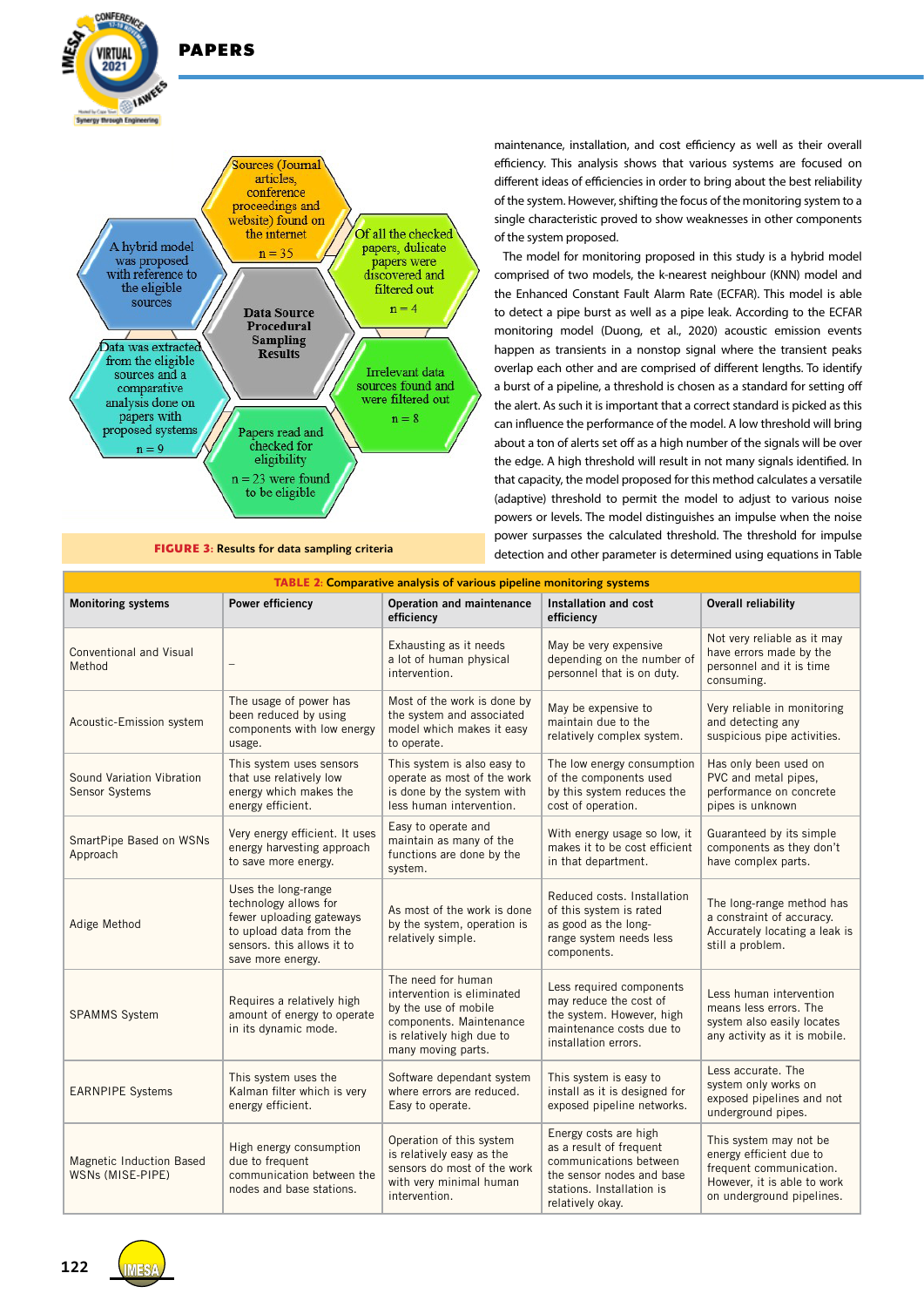**Table of Contents** 

3S Media **3S Media**

| <b>TABLE 3: The equations for the threshold for impulse detection</b>                                                     |                                                      |                                                                                                                                                                                                                                                                                                       |  |  |  |  |
|---------------------------------------------------------------------------------------------------------------------------|------------------------------------------------------|-------------------------------------------------------------------------------------------------------------------------------------------------------------------------------------------------------------------------------------------------------------------------------------------------------|--|--|--|--|
| <b>Measurement</b>                                                                                                        | Equation                                             | <b>Remarks</b>                                                                                                                                                                                                                                                                                        |  |  |  |  |
| The threshold for<br>impulse detection                                                                                    | 1. $T = \alpha P_n$                                  | • where $P_n$ is the estimated noise power and $\alpha$ is the threshold factor<br>(scaling constant)<br>• The threshold adjusts to any changes in the data because of the threshold<br>factor. The signal is spilt into a progression of continuous windows                                          |  |  |  |  |
| The estimated power                                                                                                       | 2.<br>$P_n = \frac{1}{N} \sum_{m=1}^{N} x_m^2$       | • where N is the size of the window and x is the cells (sample in window)<br>• The peak of the signal is placed on various cells on the windows<br>• The reference window is placed further away from the test cells where the cells<br>next to the test cells are referred to as the neighbour cells |  |  |  |  |
| The threshold factor                                                                                                      | $\alpha = N(P_{fa}^{-1/n} - 1)$                      | • where $P_{fa}$ is the required false alarm rate<br>• Should it happen that the signal value in the test cell exceeds the threshold<br>value, T, an impulse will be declared to be present in the test cell                                                                                          |  |  |  |  |
| $P_{fa}$ is selected to meet<br>the Neyman-Pearson<br>theorem requirements for<br>detection which are in<br>accordance to | $A_{a} P_{fa} = \int_{[x:\lambda(x)>y]} f(x H_o) dx$ | • where $\lambda(x) = likelihood ratio = \lambda(z) = \frac{I(x n_1)}{f(x n_0)}$<br>• where $H_0$ and $H_1$ represent the absence and presence of an impulse.                                                                                                                                         |  |  |  |  |

3. In order to increase the accuracy of the model, modified acoustic-emission signal data is used to train the classifier rather than the direct acousticemission signal data as depicted in Figure 1. By using the direct AE-based signals, a step "g(r) construction" that allows for the modification of direct AE-based signals is skipped.

For leak monitoring,  $n_i$  with  $i = 1$  and 2 (the two sensors that identify a release signal), are acoustic signals recognized by two sensors (1 and 2) in the typical (state in which no leak is available on the pipeline). The two acoustic signs are comprised of a mean and variance of  $\theta$  and  $N_I = N_2 =$  $N > 0$ . At the point when a smal leak happens in the pipeline, it will bring about a little disturbance which will influence the flow in the pipeline around the leak location (turbulence). This causes a new and unknown signal be distinguished by the sensors. The first *n1* signal is now viewed as a background noise and not related to the source of the disturbance.

## **Maintenance Plan and Repairs**

The hybrid model proposed is with a maintenance plan that should ensure the perfect operation of the model. The maintenance plan will also ensure that operators get accustomed with the system and thus be operated at its best condition. The maintenance plan of the model to the pipelines includes the following: a) Leak, burst and blockage surveys, b) Repairs, and c) Annual review of the maintenance plan. The maintenance plan for the system includes a) Regular checks of the sensor nodes, b) Regular checks of the base stations, c) Annual review of the maintenance plan, d) Leak surveys. The sensors placed along the pipeline system are required to take readings of the measurements done on the pipeline in intervals. The sensors listen for any form of sound that is above the threshold or the ambient sound level, that comes from the pipeline. Sensing should be done in intervals of 5 hours to ensure that the systems save power. In this way, leaks and bursts will be detected while still saving energy. As the system knows the different sound that different types of liquids make as they flow through the pipe, a blockage should be detectable should it happen. If a set of sensors reads the sound of a fluid passing and the next sensor does not, the system will automatically alert the operators for a check in the identified location by the system.

Should a pipeline show any indication of leakage or burst, the system automatically alerts the operators of a possible leak on the pipe and recommend a repair of the leak or burst. By identifying the event location, the operators should easily be able to make the right calls. For future purposes, the operators of the system are required to keep the records of every event that occurs. These records are of all the leaks and bursts that occurred on the pipelines. The records must show the following: a) Cause of the damage, b) The location of the damage, c) Date of the damage, d) Method of repair, e) Materials used in repairs, f) Responsible party for the repair, and g) Annual Review of The System Model Maintenance Plan. The maintenance plan of the model system has to be checked at intervals of a calendar year. The following are the things to check for when reviewing the maintenance plan: a) Any changes or updates to the system model, b) Any changes to the operators, c) Any repairs done, d) Any replacement of pipes, and e) Sensors and Base Stations.

Sensors are required to be checked as to whether they still operate to the best of their abilities in order to ensure the best operation of the entire system as everything starts with the sensors detection. Regular operation runs or tests need to be conducted on the sensors to ensure good operation. This will allow the operators to check as to whether or not there is a sensor node that needs attention. The data acquisition cards that are found in the sensors need to be checked for space for data storing. As these cards have a limit to how much data they can acquire, they need to be checked for data space as to whether or not more space is needed, or useless data needs to be erased. Data from sensors is sent to the base stations that stores the data in cloud where the end user can get access to the data for analysis and decision making. A perfect transmission of data from the base station to the cloud is required. For this to happen, regular checks on the base station are required. A check for good transmission speed is one of the checks required. The base stations, also known as master nodes, will also sample the data from the sensors along the pipeline. The sampling frequency for perfect operation is 8 Hz which needs to also be checked for good operation (Ismail & Yie, 2012). The maintenance plan of the actual system must be reviewed in intervals of a single calendar year. The review should check for: a) Any changes to the system, and b) Repairs to the system.

# **CONCLUSIONS**

From the comparative analysis, it was found that many systems focus on certain characteristic of the monitoring system such as energy efficiency, localisation ability and cost efficiency. This tactic makes the systems reliable to a degree as they are capable of doing a particular job exceptionally well. But it was also found that placing the focus of the entire system on a single characteristic has its drawbacks. This is very evident in the SPAMMS where many faults may occur during the installation of the system due to many mobile parts that need to be installed. However, the system has a good localisation of any pipeline suspicious activity as it is able to get as close as



IMESA **123**